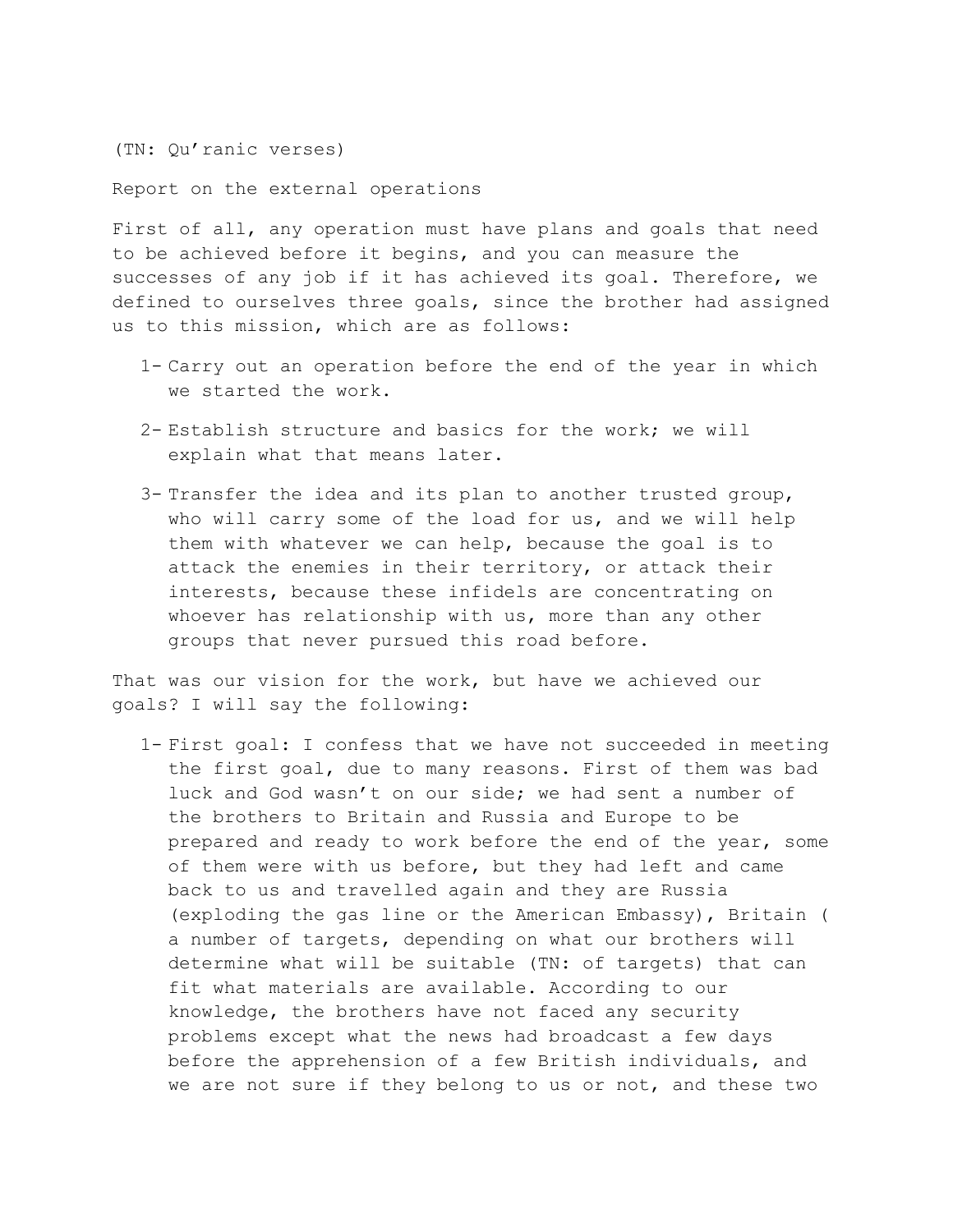factors were the factors that we were depending on, after God, to help reach our goal, but the situation didn't go as well as we wish.

But the other brothers are new and we had rushed to send them very quickly, before their security was exposed or their residency documents expired, and we had trained them as much as we could in a short period of time (like, for example, the brother who came to us and as soon as he came the Mas'ud battle started, and had stayed two months, he spent one month on the road and waiting and had siege with us for two when we gave him an academic explosive course and travelled back before his residency expired, and we have not heard from him since he left, because it is very hard to communicate with him from our end and the strong wiretapping from his side. We hope that we hear from him very soon.

- 2- Second goal: We are not asking for a convenient atmosphere to work in to reach our goal, but we think that to do good and be creative at work depends on chance and on what we can do and what is available to us, but God knows that we have not done our best to create the correct atmosphere of work to reach our goal. Upon that, we have discovered that to have successful work, you have to know the basics of the work:
- A- Personnel: They must be prepared spiritually, militarily, and psychologically to carry out this work.
- B- Communications: We have to have secured methods of communications with these people and a safe way for them to travel back and forth, and to follow up on their news and the world news
- C- Documents: We have a large number of brothers who had spent a long time with us and they are ready to work anywhere. In addition, we have brothers who have some security issues but the big problem are the legal documents; therefore, we have to resolve this problem because the new brothers whom we have sent very quickly, we can't guarantee their patience and their firmness in handling any enemy propaganda and tribulations.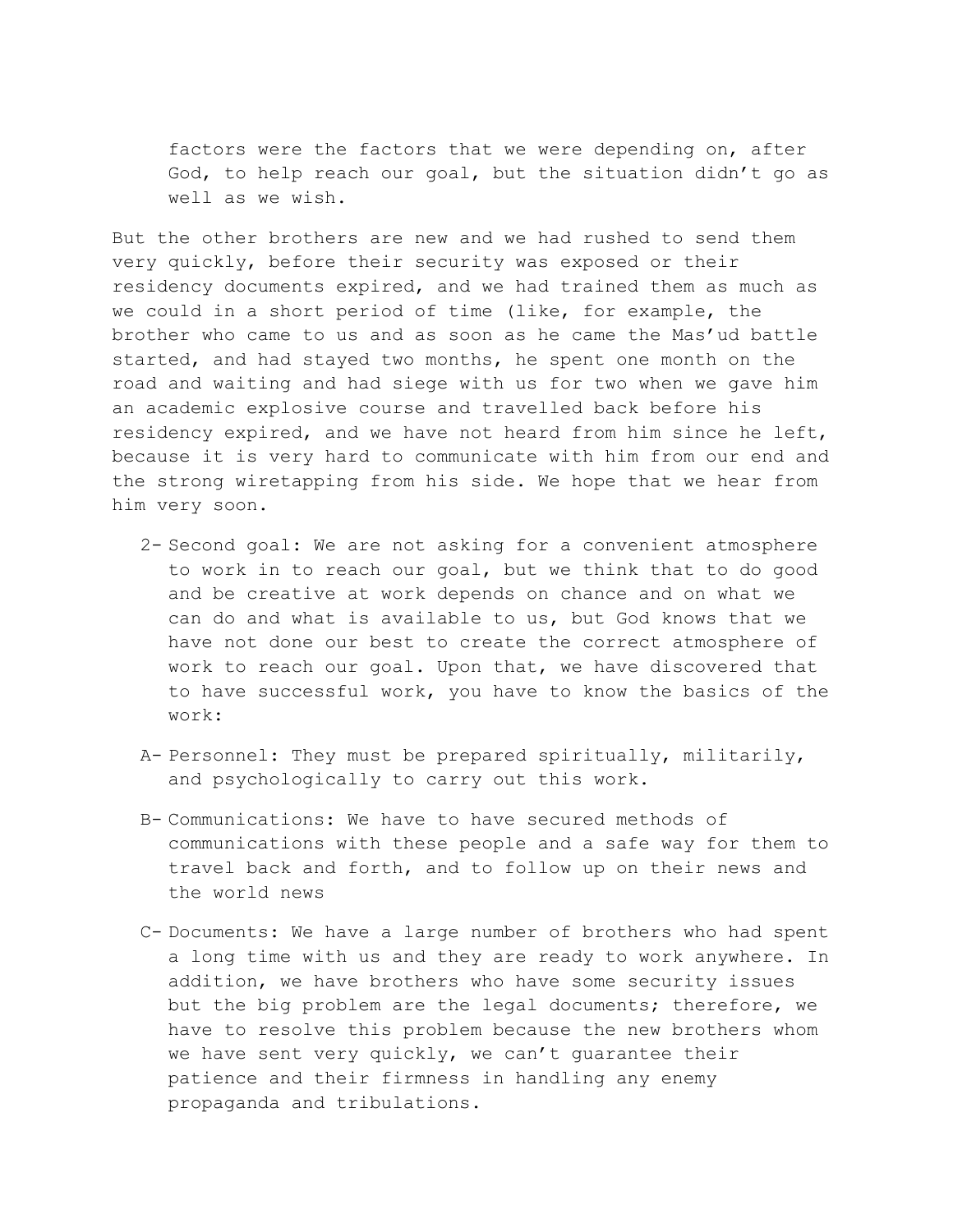D- Execution: One of the big problems that we are facing, even if we have all that it required to reach our goal, is when the brother is unable to carry out the operation because of the lack of the required tools (materials, weapons); therefore, we have to think of a new way to obtain these tools or invent new ways of execution.

If we would like to implement what we have discussed above, first thing we have to face is establishing a complete organization, which we cannot to because the lack of finance and required cadres, and I think our job is executive work which has to belong to us. That is why we have thought to open an office for ourselves in Iran, to receive whoever comes to join us or someone traveling, but we have backed off this idea because it will be very expensive.

If we go over these points one by one, we will say the following:

- A- The people who had spent a long time with us in the jihad battlefield, they are very well trained and prepared, but the new personnel whom we quickly deploy, we are trying to prepare them according to the available time and condition, and if there is another group that is willing to stay for 6 months, then it will be possible to give them more courses or to enter Afghanistan for more training. In the past we have bought some artillery pieces and electronics parts, so if someone comes to us we can train him very quickly, but in regards to legitimate and psychology matters, it is very easy for us more than the Sheikhs' visits.
- B- Communications: Thank God that we had a secure method to communicate with our brothers whom we sent and we are still working to develop these methods. We are trying to be diversified in the method of communications and not use just one method, as well as use a coding program and decrease the amount of communications; trying not to send any messages from Pakistan as often as we can.

Transportation is a big problem and for that reason we are trying to open several offices in different places, for example, in the near future we will send brothers to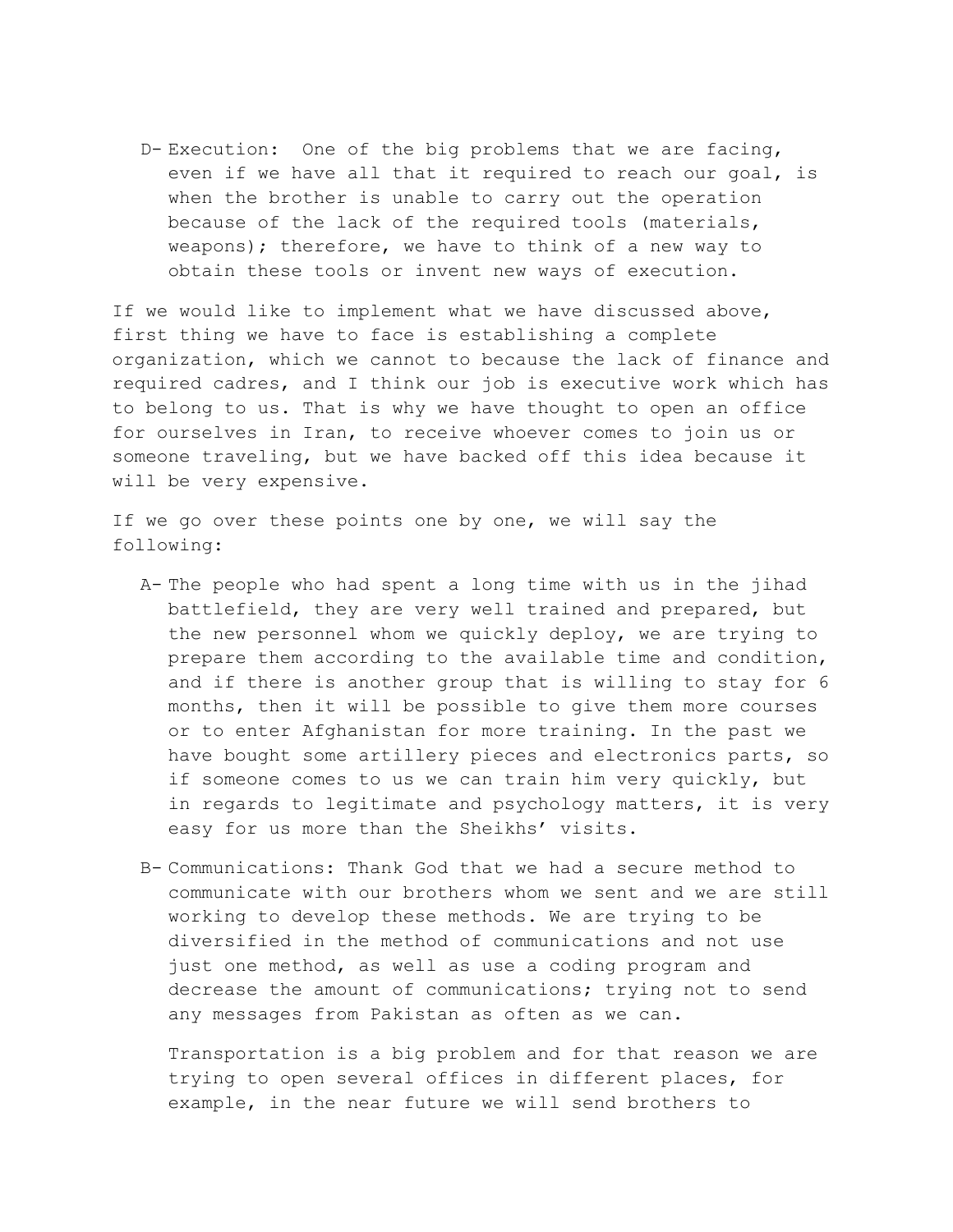Somalia to run the business from Somalia and we have been trying to open another office in Turkey, but we unable to find the suitable brother for this office, and we had sent a brother to Iraq but he has not arrived yet.

Follow up on the news: We used to have an office to watch the news but it got bombed. Since then, we stopped watching the news; therefore, we are satisfied with listening to the radio and with what we receive from the media, in addition to some programs that belong to our work that were prepared by some friend from Pakistan. But watching TV news channels to know new ideas and enemy's tactics and his tricks, also to follow up on the international situation and discover the weak points, I think it is very important to our work; but it is very dangerous. That is why we live tribal lives; their news and their worries are not world news, where our work is. But we spend our time in reading intelligence files that have been prepared on the forum's site.

- C- Documentation: we have renewed the machines and added some new personnel.
- D- Execution: we have tried to solve this issue with several ways:
- 1- Manufacturing the materials from raw/primary materials, such as chlorate from salt
- 2- Transport the materials overseas by smuggling, after changing their shapes and camouflaging them.
- 3- To make the brothers use new methods like using house knifes, Gas or Gasoline or diesel tanks, and other means, such as airplanes, trains, cars as killing tools.
- 4- Try to benefit from the brothers who were previously convicted in trying to obtain weapons.
- 3- Instigating other groups and cooperating with them in this field is a good idea, because it is better for us that someone will share this responsibility with us and also to disperse and scatter the enemies' efforts, instead of